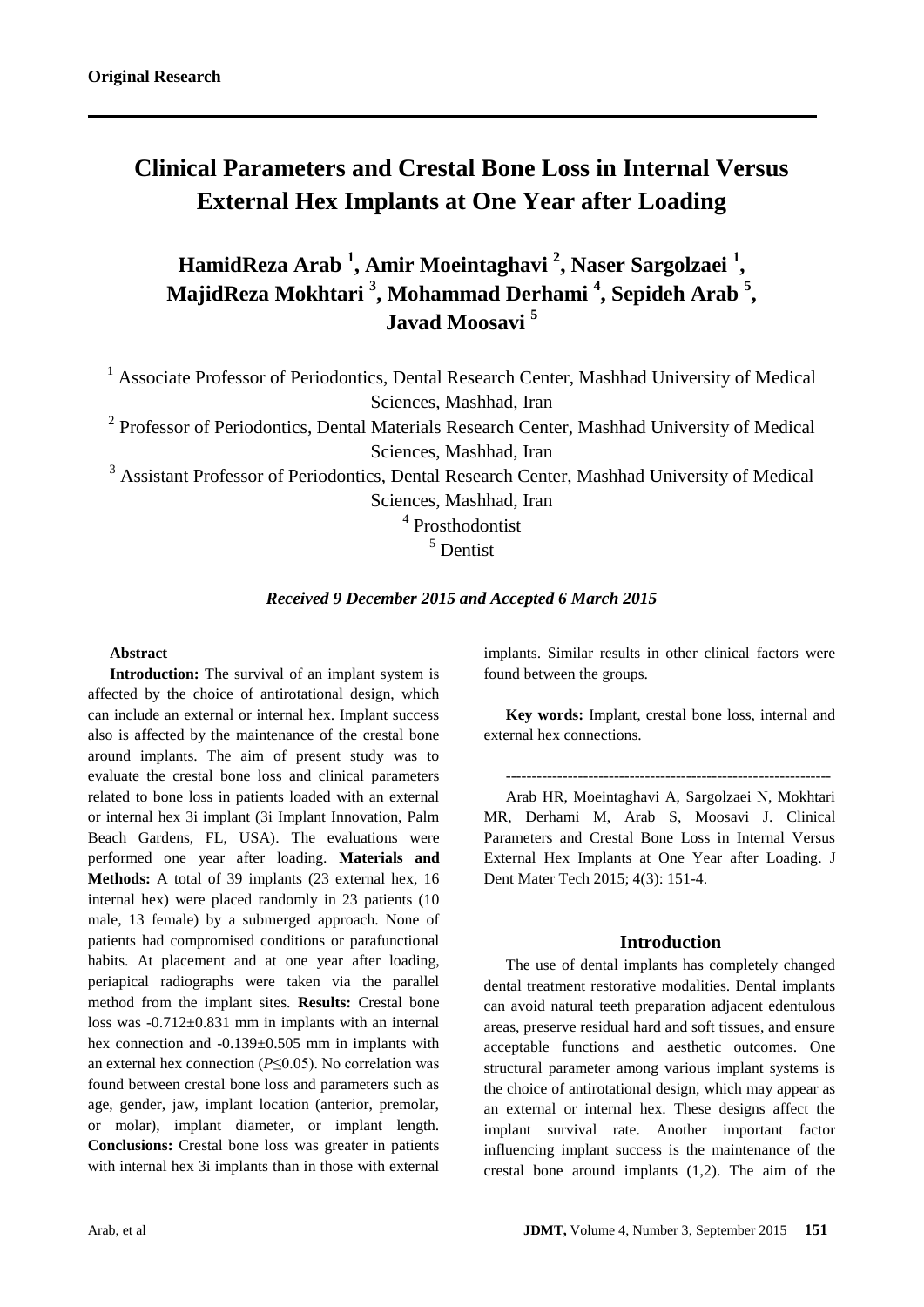present study was to evaluate the crestal bone loss one yearafter loading and clinical parameters related to bone loss in patients loaded with external or internal hex implants.

## **Materials and Methods**

#### Patients

In this retrospective study which was performed in a private office in Mashhad ,Iran from 2010-2011, a total of 39 implants (3i Implant Innovation, Palm Beach Gardens, FL, USA), including 23 external and 16 internal hex, were placed randomly in 23 patients (10 male, 13 female) aged 18-66 years. A 2-stage approach was used for all patients.

Inclusion criteria:

1. Patients with single, partial, or full-mouth edentulous areas;

2. All Patients provided with written informed consent.

Exclusion criteria:

History of systemic disease, such as diabetes, cardiovascular disorder, autoimmune disease, or malignancy;

History of radiotherapy or chemotherapy;

Smoking, alcohol, or drugs;

Any parafunctional habit, such as bruxism or clenching.

Patients were evaluated clinically and radiographically at the time of implant placement and at one year after loading. Patients were referred to a private radiology center. The parallel method was used for all patients. The X-ray source was Planmeca (Finland), and radiographs were exposed at 64 KV (p), 8 µA, for 0.32 s. Agfa number 2, E-F speed was used. The developer was automatic Peri-Pro air. A Kerr film holder (Germany) was used to provide the same film position and X-ray angulation for all radiographs.

To evaluate crestal bone loss, the distance between the implant shoulder and the first contact between the implant and bone was measured at the mesial and distal locations by means of a caliper, which had a rated accuracy of 0.1 mm and the mean number was recorded. Negative scores were interpreted as bone loss and positive scores as bone gain. To minimize any elongation or shortening, all image measurements were calibrated with the original implant length. Measurements were performed by a radiologist who was blinded to the hex implant type.

#### Statistical Analysis

A statistical software package (SPSS16) was used for the statistical analysis. Independent *t*-test was conducted to assess the mean difference of bone loss and the effect of gender and jaw type between the 2 groups. One-way analysis of variance (ANOVA) was used to determine the effect of implant location, implant length, and diameter of crestal bone loss between the 2 groups. Since it was found that diameter had no significant effect on bone loss of either internal or external hex implants, for the comparison of internal and external hex implants the diameter factor was not entered and an independent sample t test was judged to be sufficient. Chi square test was conducted to assess the relationship between gingival tissue inflammation and the implant type (internal\external).

#### **Results**

Table 1 presents the amount of bone loss relative to various parameters (gender, jaw type, and implant location, length, and diameter). Table 2 shows mean and standard deviation of bone loss among internal hex and external hex implants.

The mean bone loss in the internal hex group was  $0.712 \pm 0.831$  mm and in the external hex group was 0.139±0.505 mm (*P*≤0.05).The BOP Index(Bleeding on Probing) was 52.6% in the internal hex group and 46.2% in the external hex group respectively( $P=0.7$ ). The mean plaque index alterations in the internal and external hex groups were  $0.750\pm0.577$  and  $0.782\pm0.736$ , respectively  $(P \ge 0.05)$ . The mean keratinized tissue changes in the internal and external hex groups were  $0.469 \pm 0.464$  mm and  $0.217 \pm 0.364$  mm, respectively  $(P \ge 0.05)$  and the mean probing depth in the internal hex implants was  $2.63\pm0.45$  mm and in the external hex  $2.38\pm0.44$  mm respectively( $P=0.1$ ).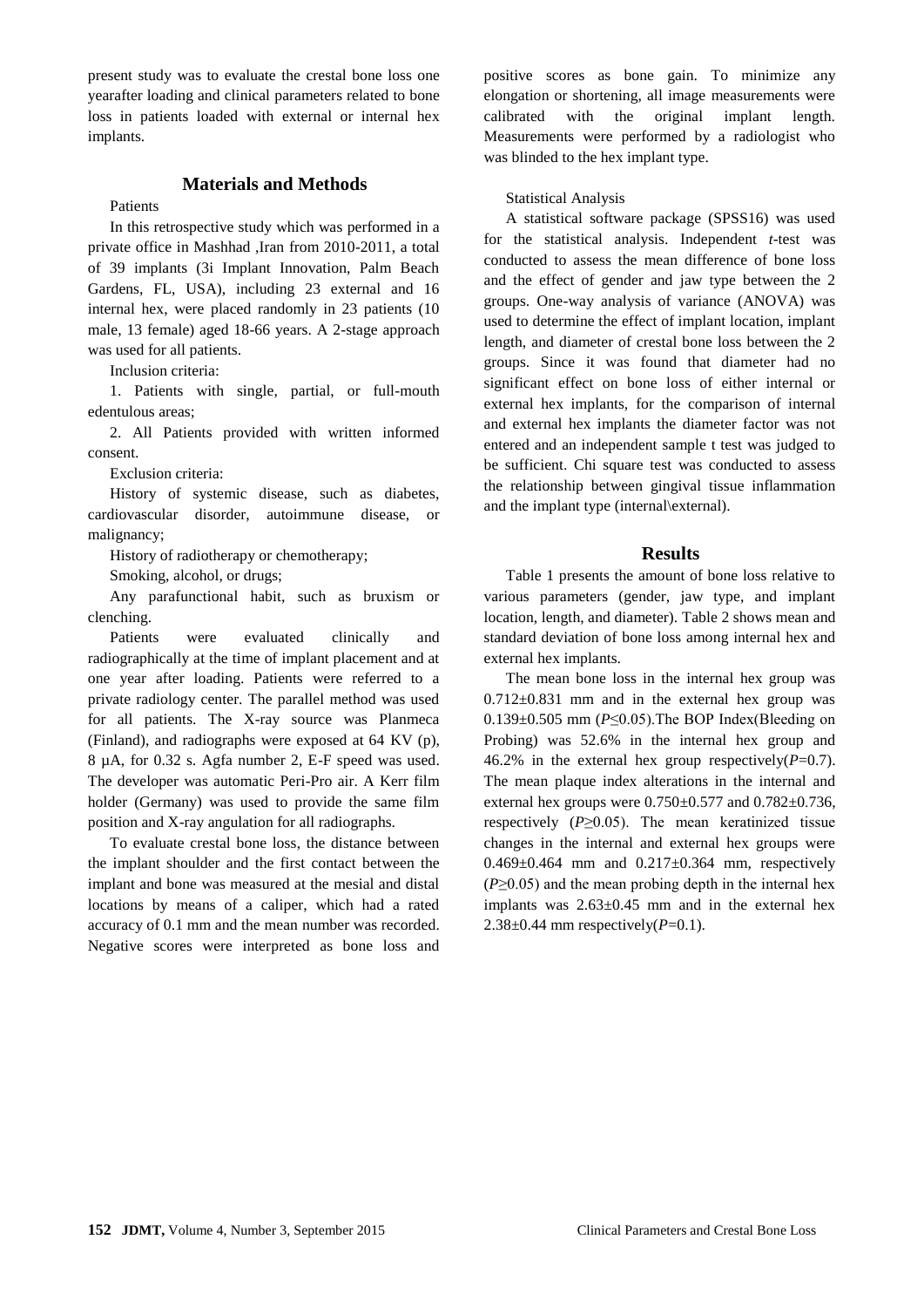**Table 1.** Relationship between crestal bone loss and different variations in patients treated with internal or external hex

|                     |                  |                     | implants |            |                     |          |            |
|---------------------|------------------|---------------------|----------|------------|---------------------|----------|------------|
| Variation           | Subgroup         | <b>Internal Hex</b> |          |            | <b>External Hex</b> |          |            |
|                     |                  | Mean                | S.D      | $P$ -value | Mean                | S.D      | $P$ -value |
| Gender              | Female           | $-0.575$            | 0.910    | 0.41       | $-0.140$            | 0.520    | 0.99       |
|                     | Male             | $-0.941$            | 0.692    |            | $-0.138$            | 0.516    |            |
| Jaw                 | Maxilla          | $-1.05$             | 0.992    | 0.16       | $-0.144$            | 0.262    | 0.97       |
|                     | Mandible         | $-0.450$            | 0.616    |            | $-0.337$            | 0.606    |            |
| Implant             | Upper anterior   | $-0.958$            | 1.054    |            | $-0.87$             | 0.118    |            |
| location            | Lower anterior   |                     |          |            | $-0.129$            | 0.614    |            |
|                     | Upper premolar   | $-1.6$              | $\Omega$ |            | $-0.425$            | 0.460    |            |
|                     | Lower premolar   | $-0.367$            | 0.34     | 0.49       | 0.2                 | 0.212    | 0.87       |
|                     | Upper molar      | ----                | ----     |            | 0.025               | 0.035    |            |
|                     | Lower molar      | $-0.492$            | 0.745    |            | $-0.258$            | 0.711    |            |
| Implant<br>length   | 10 mm            | $-1.35$             | 1.310    | 0.16       | $\Omega$            | $\Omega$ | 0.77       |
|                     | 11.5mm           | $-1.225$            | 1.025    |            | $-0.145$            | 0.517    |            |
|                     | 13 mm            | $-0.445$            | 0.578    |            |                     | ----     |            |
| Implant<br>diameter | 3.25mm           | $-0.5$              | 0.443    |            | $-0.308$            | 0.354    |            |
|                     | 3.75 mm          | $- - - -$           |          |            | $-0.111$            | 0.626    |            |
|                     | $3.4 \text{ mm}$ | $-1.2$              | 0.687    | 0.11       |                     |          | 0.59       |
|                     | 4 mm             | $-0.271$            | 0.527    |            | 0.025               | 0.029    |            |
|                     | 4.5 mm           | $-1.6$              | 1.697    |            | ----                | ----     |            |

Table 2. Comparison of crestal bone loss in internal and external hex implants

|                           | Internal | External                            |  |
|---------------------------|----------|-------------------------------------|--|
| Mean Bone Loss            | $-0.712$ | $-0.139$                            |  |
| <b>Standard Deviation</b> | 0.831    | 0.505                               |  |
| Independent t test        |          | <i>P</i> value = $0.01$ ; t = -2.46 |  |

#### **Discussion**

Several studies have compared internal and external hex designs, revealing that stresses with the internal hex implant are more pronounced in the apical region (1) and abutment structure (1,4) and less pronounced in the bone compared to the external hex implant (1,3). No significant difference in abutment loosening has been found between internal and external hex implants (5,6). The present study showed that crestal bone loss in the internal hex implants was greater than that in the external hex group. This result may be related to greater stress concentrations in the internal hex implants; however, further investigations need to be conducted to confirm or reject this association.

Consistent with our findings, Dao et al. found no relationship between crestal bone loss around implants with age or gender (7). We observed no relationship between peri-implant mucositis and plaque index alterations in either group, consistent with previous investigations (8,9). In contrast to our findings, Teixeira et al. showed that tissue inflammation can affect the amount of bone loss, (10) while Van Steenberghe et al. reported a correlation between implant failure and plaque index (11). Tang et al. also reported a relationship between factors inducing bone loss and plaque-induced inflammation (12).

In agreement with the present study results, Romeo et al. reported no relationship between the jaw (maxilla and mandible) and bone loss in either group (13). However, Block et al. indicated that the second molar region has more complications after implant insertion, (2) and Becker et al. reported poorer cumulative success rates for posterior than for anterior implants (14). We found no difference in bone loss around implants placed in different regions. Consistent with the present results, Quirynen et al. showed no relationship between implant length and bone loss (9), while Strong et al. found that bone loss was greater around implants with narrow bodies.

#### **Conclusion**

Crestal bone loss was greater in patients treated with internal hex 3i implants than in patients with external